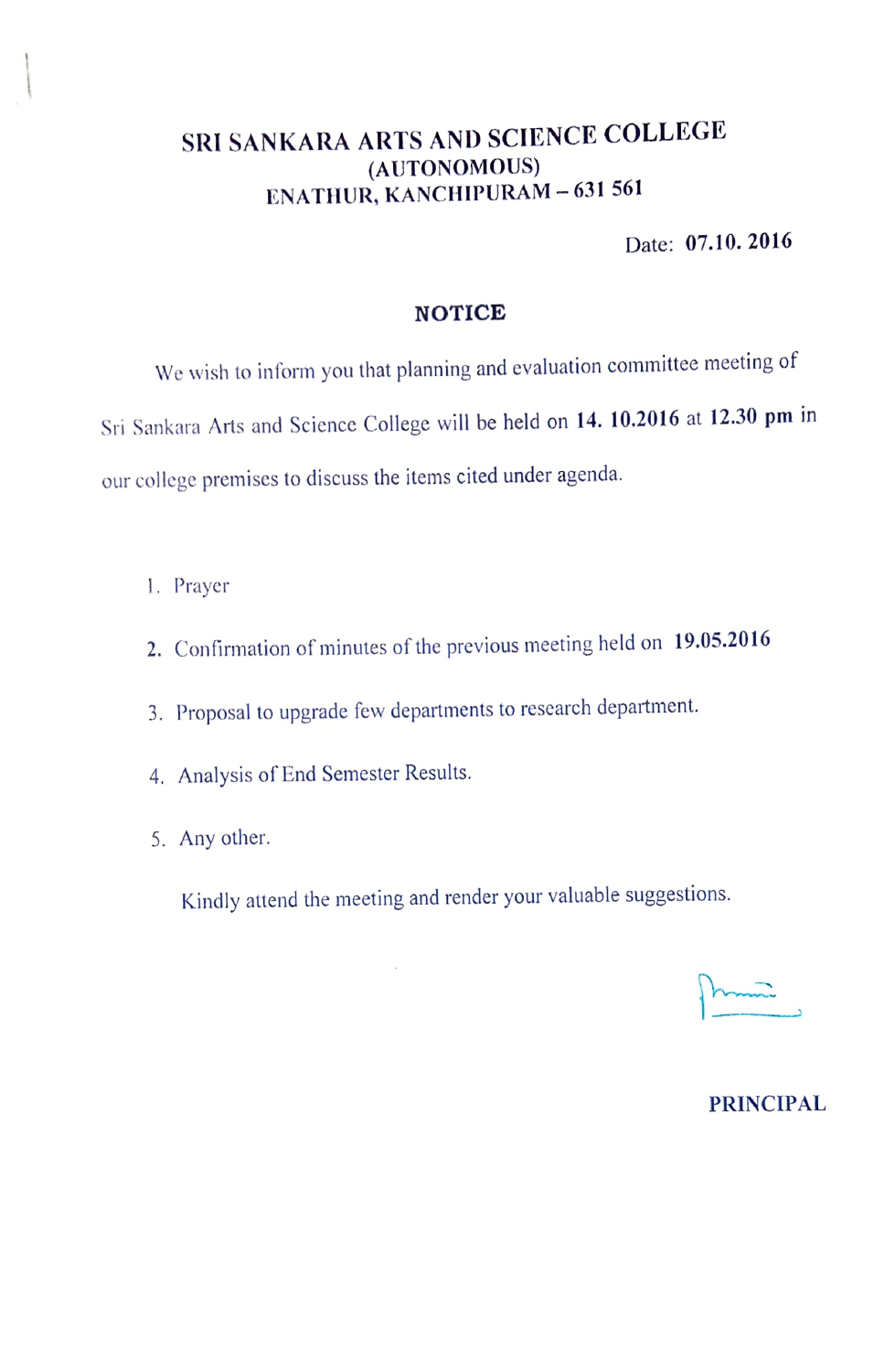Attendance - pertaining to the planning and evaluation committee of the college which is held on 14, 10,2016 at 12,30 pm in our college premises.

| $\mathcal{A}_{\mathrm{loc}}$ . Let | Name and Designation                            | Signature |
|------------------------------------|-------------------------------------------------|-----------|
|                                    | Dr. K. R. Venkatesan<br>Chairman and Convener   |           |
|                                    | Mr. C. Jayasankar<br>Teacher Representative     |           |
|                                    | Dr. B. Ramesh<br>Teacher Representative         |           |
|                                    | Mr. R. Krishnamoorthy<br>Teacher Representative |           |
| 5                                  | Mr. M. Seshagiri<br>Administrative Officer      |           |